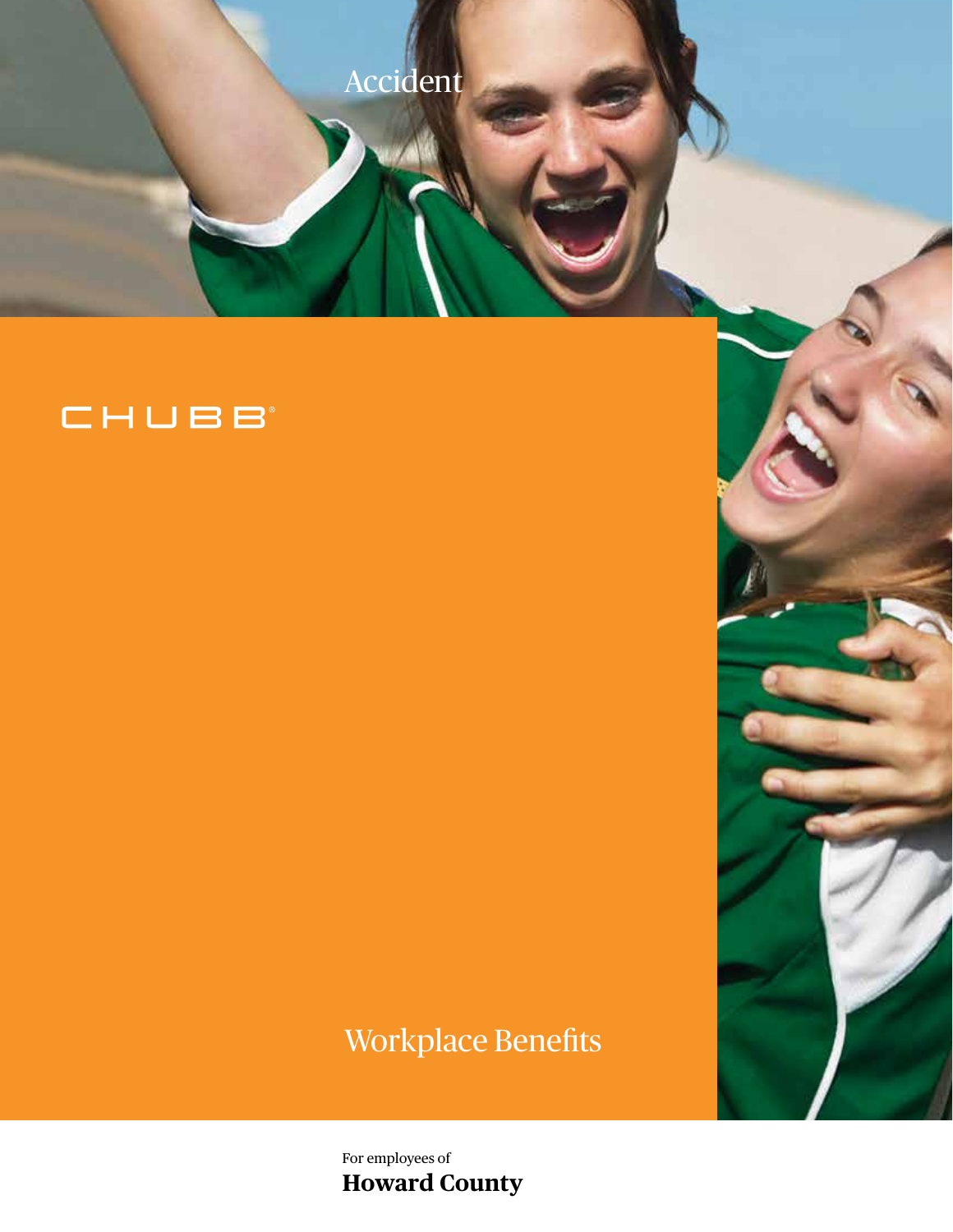

#### **No one plans on getting injured … but just in case, we've got you covered.**

You do everything you can to stay active and healthy, but accidents happen every day, including sports-related accidents. An injury that hurts an arm or a leg can hurt your finances too. That's where Chubb Accident can help.

Chubb Accident pays cash benefits directly to you or anyone you choose regardless of any other coverage you have. And Chubb Accident pays extra benefits for injuries resulting from participating in organized sports. Let Chubb Accident help take care of your bills so you can take care of yourself and your family.

Good things in life happen every day, and unfortunately, accidents happen too. When they do, we can help protect you.

#### **Chubb Accident Benefits always include:**

#### **First Accident**

Pays you \$100 soon after you report your first claim for covered benefits! If you get injured, we can begin processing your claim right over the phone so you can get cash fast.

#### **Sports Package**

Your benefits increase 25%, up to \$1,000 per person per year, for injuries resulting from participating in organized sports! Playing sports can lead to injuries and unwelcome expenses. We'll increase your benefits to help pay those expenses

#### **Rehabilitation Package**

We pay cash benefits for Admission, Daily Confinement and Recovery! Whether you are released to a Rehabilitation Center following a hospital stay or you recover at home, we pay a daily recovery benefit to help with your transition.

#### **Here's How Accident Benefits Work:**

Chubb Accident helps pay for unexpected costs of accidental injury. If your child breaks a leg at soccer practice here's how benefits may stack up:

# **The Sports Package increases the total benefit payment by \$554.**

| <b>First Accident</b>      | \$<br>100   |
|----------------------------|-------------|
| Ambulance                  | \$<br>200   |
| <b>ER Visit</b>            | \$<br>125   |
| X-Ray                      | \$<br>40    |
| Fracture                   | \$<br>1,000 |
| Crutches                   | \$<br>100   |
| <b>Physical Therapy</b>    | \$<br>500   |
| <b>Follow-up Visits</b>    | \$<br>150   |
| Subtotal                   | \$<br>2,215 |
| <b>PLUS Sports Package</b> | \$<br>554   |
| <b>Total Pavment</b>       | -2.769      |

This example is for illustrative purposes only and should not be compared to an actual claim. Whether an injury is covered depends on the circumstances of the loss. Refer to the certificate of insurance or policy for terms and conditions.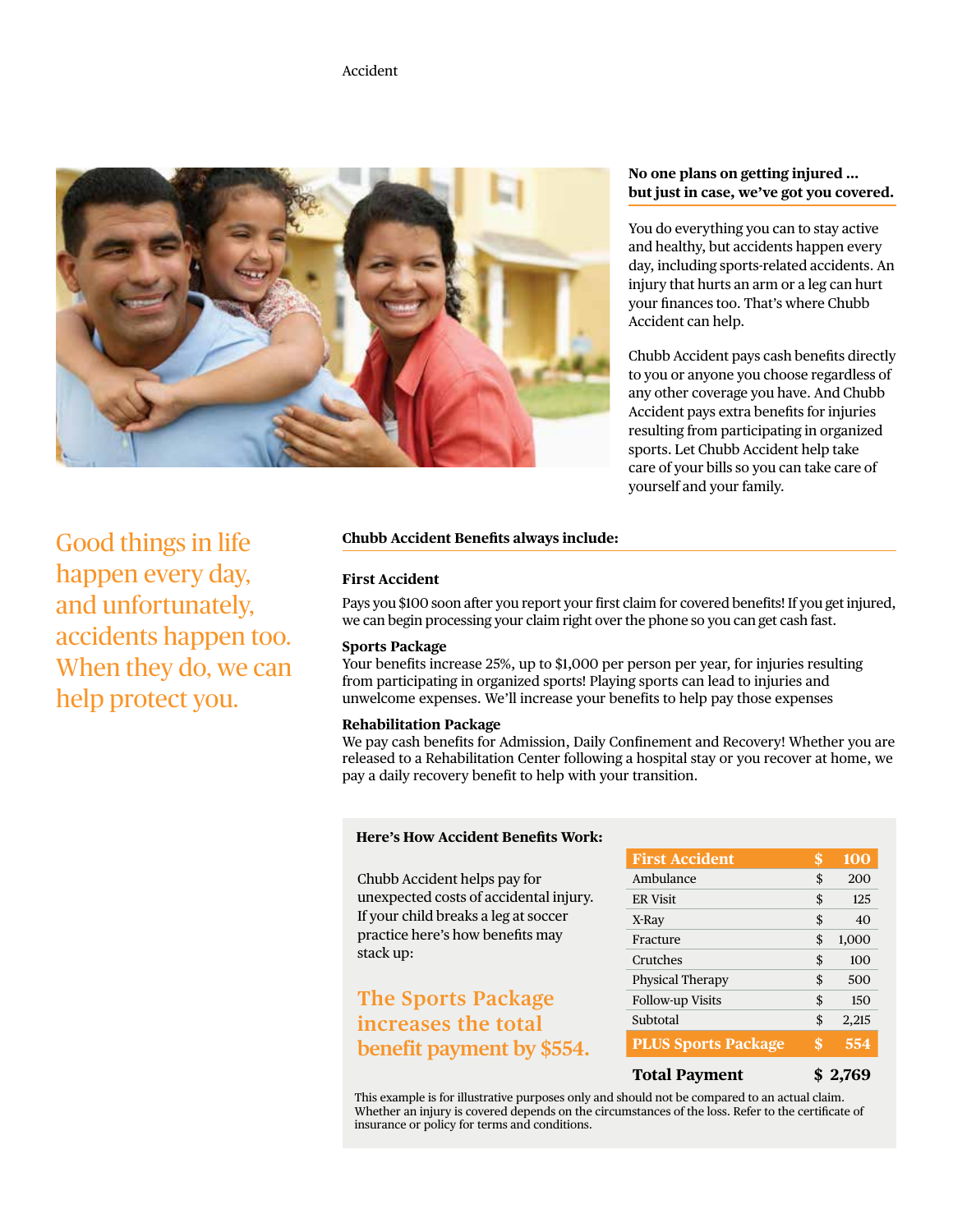

# **Schedule of Benefits — Non-occupational Coverage**

## **Diamond Plan**

### **Initial Care**

| Ambulance                     |         |
|-------------------------------|---------|
| Ground.                       | \$200   |
| Air                           | \$2,000 |
| <b>Emergency Room</b>         | \$125   |
| Initial Doctor's Office Visit | \$50    |
| <b>Urgent Care</b>            | \$100   |
| <b>Emergency Dental</b>       |         |
| Crown                         | \$400   |
| Extraction                    | \$100   |

#### **Hospital and Rehabilitation**

| <b>Hospital Admission</b>                            | \$1.250 |
|------------------------------------------------------|---------|
| <b>ICU</b> Admission                                 | \$2.500 |
| Rehabilitation Admission                             | \$1,250 |
| Hospital Confinement<br>Per day, up to 365 days      | \$250   |
| <b>ICU</b> Confinement<br>Per day, up to 30 days     | \$500   |
| Rehabilitation Confinement<br>Per day, up to 30 days | \$150   |
| Recovery<br>Per day, up to seven days                | \$100   |

#### **Follow-up Care & Treatment**

| Abdominal or Thoracic Surgery                                                  | \$1.500 |
|--------------------------------------------------------------------------------|---------|
| Appliances                                                                     | \$100   |
| Blood, Plasma, Platelets                                                       | \$300   |
| Chiropractic Care<br>Per day, up to three days                                 | \$25    |
| Concussion                                                                     | \$100   |
| <b>Follow-up Treatment</b><br>Per day, up to three days                        | \$50    |
| Lodging<br>For treatment 100 miles or more away;<br>per night, up to 30 nights | \$150   |

#### **Follow-up Care & Treatment** *(cont'd)*

| <b>Major Diagnostic Exam</b>        | \$200   |
|-------------------------------------|---------|
| (CT, MRI, etc.)                     |         |
| Organ Loss<br>                      | \$2,500 |
| <b>Outpatient Surgery Facility.</b> | \$25    |
| Physical Therapy<br>                | \$50    |
| Per day, up to 6 days               |         |
| Prosthetics                         | \$1,500 |
| Tendon, Ligament, or                |         |
| Rotator Cuff Surgery                | \$750   |
| Transportation                      | \$600   |
| For treatment 100 miles or more     |         |
| away; per trip, up to three trips   |         |
| X-ray.<br>                          |         |

### **Injuries**

| Burns                                                  |            |
|--------------------------------------------------------|------------|
| Level 1                                                | \$1,000    |
| Level 2                                                | \$2,000    |
| Level 3                                                | \$10,000   |
|                                                        |            |
| Coma                                                   | \$12,500   |
| Dislocations                                           |            |
| Open reduction, up to                                  | \$4,800    |
| Closed reduction, up to <b>contract to the control</b> | \$2,400    |
| Eye                                                    | \$300      |
| Fractures                                              |            |
| Open reduction, up to                                  | \$7,000    |
| Closed reduction, up to <b>manufact</b>                | \$3,500    |
| Herniated Disc                                         | \$750      |
| Knee Cartilage – Torn <b>Marin Lines</b>               | \$750      |
| Lacerations                                            | \$30-\$500 |
| Loss of Hands, Feet or Sight,                          |            |
|                                                        | \$20,000   |
| Loss of Fingers or Toes, up to <u>manual</u>           | \$2,000    |

### **Additional Benefits**

| <b>First Accident.</b>                 |          |
|----------------------------------------|----------|
| Once per policy                        |          |
| Accidental Death                       |          |
|                                        | \$20,000 |
| Child<br>                              | \$4,000  |
| Catastrophic Accident                  |          |
| Prior to age 70                        |          |
|                                        | \$25,000 |
| Child                                  | \$12.500 |
|                                        | 50%      |
| Family Care                            |          |
| For each child in a child care center: |          |
| Per day, up to 30 days                 |          |

#### **Sports Package Benefits**

*Increases total benefit by 25% when accident is due to participation in organized sports. Up to \$1,000 per person per year.*

| <b>Bi-weekly Premium</b>    |    |       |
|-----------------------------|----|-------|
| Employee                    | \$ | 5.34  |
| Employee + Spouse           | S  | 9.76  |
| Employee + Child(ren)       | \$ | 11.94 |
| Family                      | \$ | 16.36 |
| <b>Semi-monthly Premium</b> |    |       |
| Employee                    | S  | 5.78  |
| Employee + Spouse           |    | 10.56 |

Employee + Child(ren) \$ 12.94 Family \$ 17.72

Benefits may vary by state. Benefits are paid once per accident unless otherwise noted.